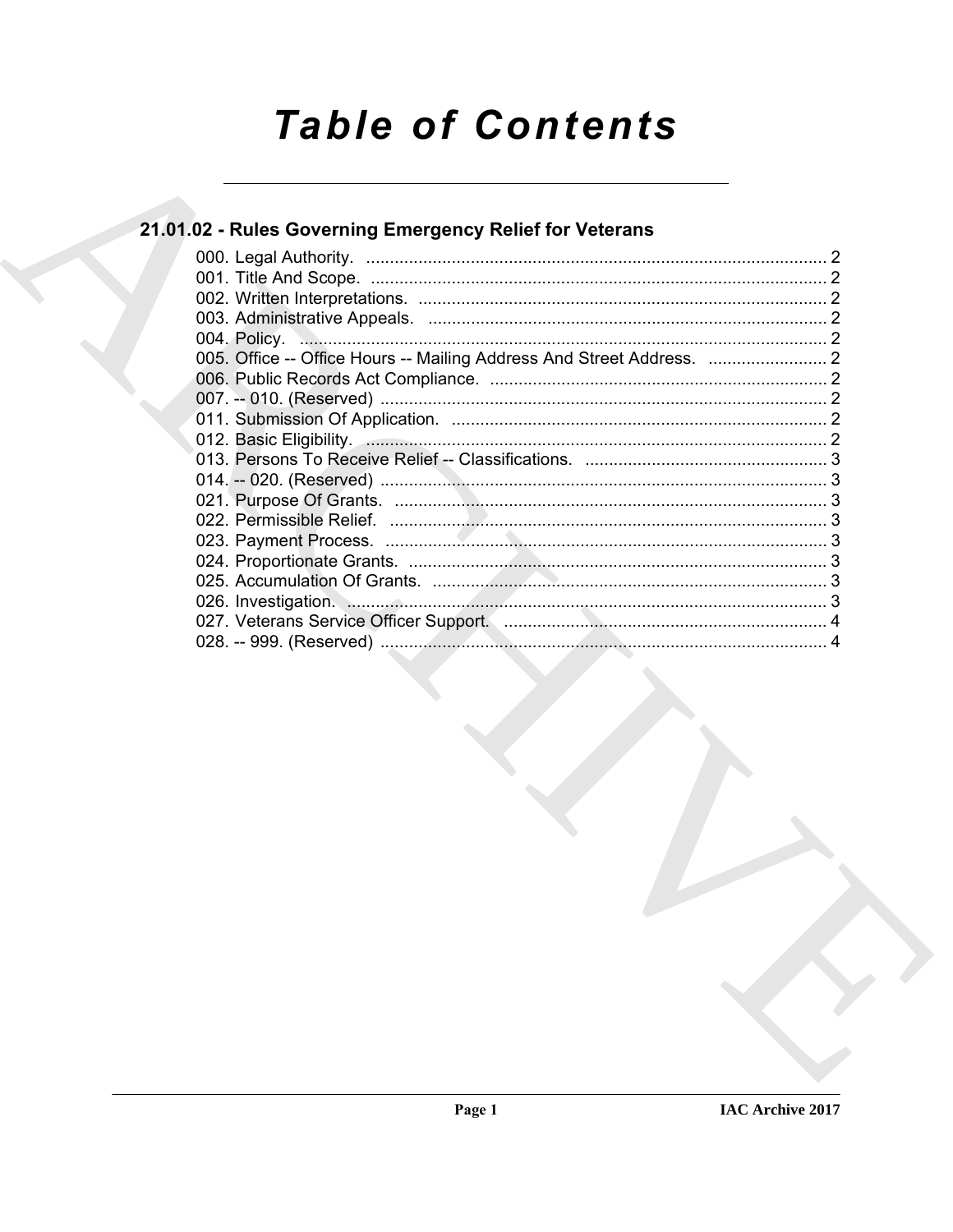#### **IDAPA 21 TITLE 01 CHAPTER 02**

#### **21.01.02 - RULES GOVERNING EMERGENCY RELIEF FOR VETERANS**

#### <span id="page-1-1"></span><span id="page-1-0"></span>**000. LEGAL AUTHORITY.**

The Idaho Legislature has given the Administrator of the Division of Veterans Services the authority to promulgate rules governing the standards pertaining to the Veterans Services Emergency Relief Program, pursuant to Sections 65-201, 65-202, 65-203, 65-204 and 65-207. Idaho Code. (3-30-01)  $65-201$ ,  $65-202$ ,  $65-203$ ,  $65-204$  and  $65-207$ , Idaho Code.

#### <span id="page-1-2"></span>**001. TITLE AND SCOPE.**

**01.** Title. These rules shall be cited as IDAPA 21.01.02, "Rules Governing Emergency Relief for Veterans." (3-30-01) Veterans." (3-30-01)

**02.** Scope. These rules contain the provisions for accepting, evaluating, granting, and denying requests gency relief and provisions related to Veterans Service Officers. (3-30-01) for emergency relief and provisions related to Veterans Service Officers.

#### <span id="page-1-3"></span>**002. WRITTEN INTERPRETATIONS.**

There are no written interpretations for this chapter. (4-11-06)

#### <span id="page-1-4"></span>**003. ADMINISTRATIVE APPEALS.**

Contested case appeals shall be governed by Division of Veterans Services Rules, IDAPA 21.01.01, "Rules Governing Admission, Residency, and Maintenance Charges in Idaho State Veterans Homes and Division of Veterans Services Administrative Procedure," Sections 982 through 984. (3-30-01)

#### <span id="page-1-5"></span>**004. POLICY.**

**21.01.02 - RULES GOVERNING EMERCIEVE FOR VETERANS<br>
19. ALEXANTIDONTY the Administrative of the Division of Veteran Services the materials to promption<br>
19. ALEXANTIDONTY the Administrative of the Schistics of Veteran Ser** There exists in this state a need to provide assistance in the way of the actual necessities of life such as food, fuel, shelter, and clothing in a time of temporary emergency need to honorably discharged veterans meeting basic eligibility criteria and their dependents. A statewide network of qualified veterans service officers is required to ensure that destitute and disabled veterans and dependents are receiving earned United States Department of Veterans Affairs benefits thus lessening the demand for veterans emergency relief or other welfare programs. (3-30-01)

#### <span id="page-1-6"></span>**005. OFFICE -- OFFICE HOURS -- MAILING ADDRESS AND STREET ADDRESS.**

The principal place of business of the Office of the Idaho Division of Veterans Services is in Boise, Idaho. The office is located at 351 Collins Road, Boise, Idaho and is open from 8 a.m. to 5 p.m., except Saturday, Sunday and legal holidays. The mailing address is: 351 Collins Road, Boise, Idaho 83702. The telephone number of the office is (208) 780-1300. The facsimile number of the office is (208) 780-1301. (3-15-02)

#### <span id="page-1-7"></span>**006. PUBLIC RECORDS ACT COMPLIANCE.**

The rules contained herein have been promulgated according to other provisions of Title 67, Chapter 52, Idaho Code, and are public records. (3-15-02) and are public records.

#### <span id="page-1-8"></span>**007. -- 010. (RESERVED)**

#### <span id="page-1-13"></span><span id="page-1-9"></span>**011. SUBMISSION OF APPLICATION.**

Persons authorized to submit emergency relief applications on behalf of applicants include post and county service officers and public welfare employees. Additionally, any person in need of emergency assistance may submit an application on his own behalf. (3-30-01) application on his own behalf.

#### <span id="page-1-11"></span><span id="page-1-10"></span>**012. BASIC ELIGIBILITY.**

The applicant must prove that he meets each of the following eligibility criteria:  $(4-6-05)$ 

<span id="page-1-12"></span>**Bona Fide Resident**. The applicant maintains, at the time of application, a principal or primary place of abode in the state of Idaho and has the present intent to remain at that home or abode and return to it after any period of absence. period of absence.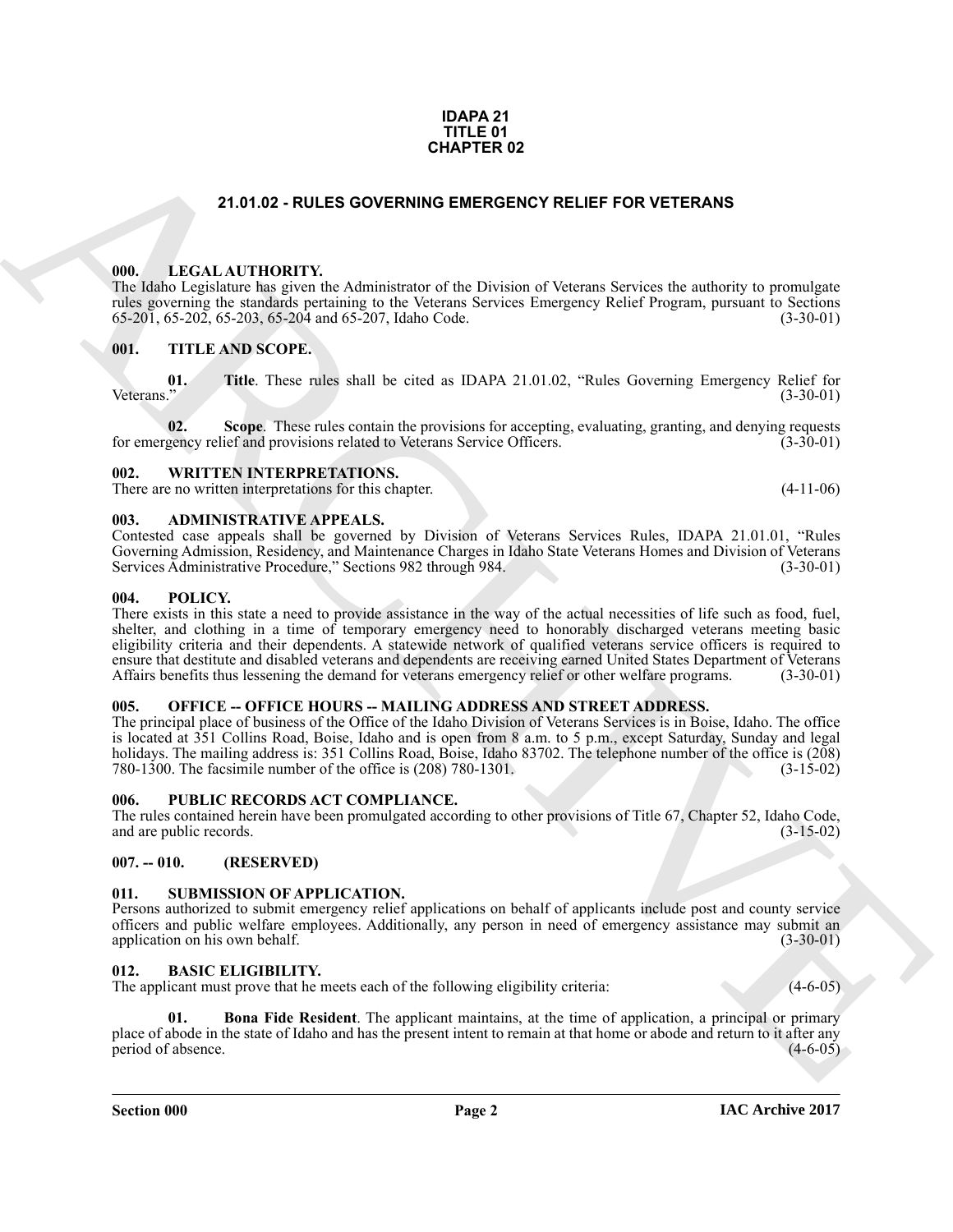#### <span id="page-2-10"></span>*IDAHO ADMINISTRATIVE CODE IDAPA 21.01.02 - Rules Governing Emergency Relief for Veterans*

Division of Determinism and Party Network Architects. The Content of Content of Content of Content of Content of Content of Content of Content of Content of Content of Content of Content of Content of Content of Content o **02. Wartime Armed Forces Veteran**. Pursuant to Section 65-203, Idaho Code, the applicant is a person who served on active duty in the United States armed forces at some time during any period of war recognized by the United States Department of Veterans Affairs for the purpose of awarding federal veterans benefits as may be defined in 38, U.S.C. Section 101(11), who was separated or discharged under honorable conditions, after ninety (90) days of continuous active duty or was separated or discharged earlier under honorable conditions because of a service-connected disability. (4-6-05)

<span id="page-2-9"></span>**03. Idaho as Home of Record**. Idaho was the applicant's home of record while completing his wartime service. The Division Administrator may waive the home of record requirement if the applicant has resided in Idaho for a minimum of five (5) years. (4-6-05)

#### <span id="page-2-14"></span><span id="page-2-0"></span>**013. PERSONS TO RECEIVE RELIEF -- CLASSIFICATIONS.**

Emergency relief grants may be made by the Idaho Division of Veterans Services to veterans and their dependents who come under the following classifications: (3-30-01) who come under the following classifications:

<span id="page-2-15"></span>**01. Destitute Veterans**. Those persons meeting the basic eligibility criteria who demonstrate a state of extreme emergency need resulting from an accident or catastrophic event which has occurred within ninety (90) days of the date of the application for emergency relief, unless such ninety (90) day period is waived by the Division Administrator. (5-3-03)

<span id="page-2-16"></span>**02. Disabled Veterans**. Those persons meeting the basic eligibility criteria who demonstrate a state of extreme emergency need who are unemployed as the result of a disabling condition which has occurred within ninety (90) days of the date of application for emergency relief, unless such ninety (90) day period is waived by the Division Administrator. (5-3-03)

<span id="page-2-17"></span>**03.** Surviving Spouse and Dependent Children. Surviving spouses and dependent children of once veterans who meet the criteria of Subsections 013.01 or 013.02 of these rules. (3-15-02) eligible veterans who meet the criteria of Subsections 013.01 or 013.02 of these rules.

#### <span id="page-2-1"></span>**014. -- 020. (RESERVED)**

#### <span id="page-2-19"></span><span id="page-2-2"></span>**021. PURPOSE OF GRANTS.**

Relief grants are provided to eligible individuals for the purchase of food, fuel, shelter, and other necessities of daily living in a time of temporary emergency need. No grants will be made to residents of domiciliaries or long-term care facilities or to a potential recipient who refuses to take advantage of available government benefits or federal-statelocal relief. Applicants will be required to obtain certification that they have applied for available assistance programs. Emergency relief funds may not be used to duplicate assistance from other sources. (5-3-03) programs. Emergency relief funds may not be used to duplicate assistance from other sources.

#### <span id="page-2-13"></span><span id="page-2-3"></span>**022. PERMISSIBLE RELIEF.**

Amounts of grants will depend upon facts and conditions as shown on the application submitted. In no case will a grant exceed one thousand dollars (\$1,000). All grants are subject to the availability of funds. (3-30-01) grant exceed one thousand dollars  $(\$1,000)$ . All grants are subject to the availability of funds.

#### <span id="page-2-12"></span><span id="page-2-4"></span>**023. PAYMENT PROCESS.**

When it has been verified that a request for relief is valid, the request for funds is processed for payment by the State Controller's Office, and a state warrant is issued to the individual. (3-30-01) Controller's Office, and a state warrant is issued to the individual.

#### <span id="page-2-18"></span><span id="page-2-5"></span>**024. PROPORTIONATE GRANTS.**

A grant amount will be determined in proportion to the extent of the emergency and the length of time assistance is required.  $(3-30-01)$ 

#### <span id="page-2-8"></span><span id="page-2-6"></span>**025. ACCUMULATION OF GRANTS.**

Grant recipients may receive only one (1) grant in a six (6) month period. The total of all grants awarded to a veteran and his dependents shall not exceed one thousand dollars (\$1,000). (3-30-01)

#### <span id="page-2-11"></span><span id="page-2-7"></span>**026. INVESTIGATION.**

Applicants must agree to permit investigation of their financial, domestic and employment status as may be related to the emergency need. Personal and private information on an application is confidential, and the applicant must sign the application if he is available and capable. A relative may file an application on behalf of the petitioner if the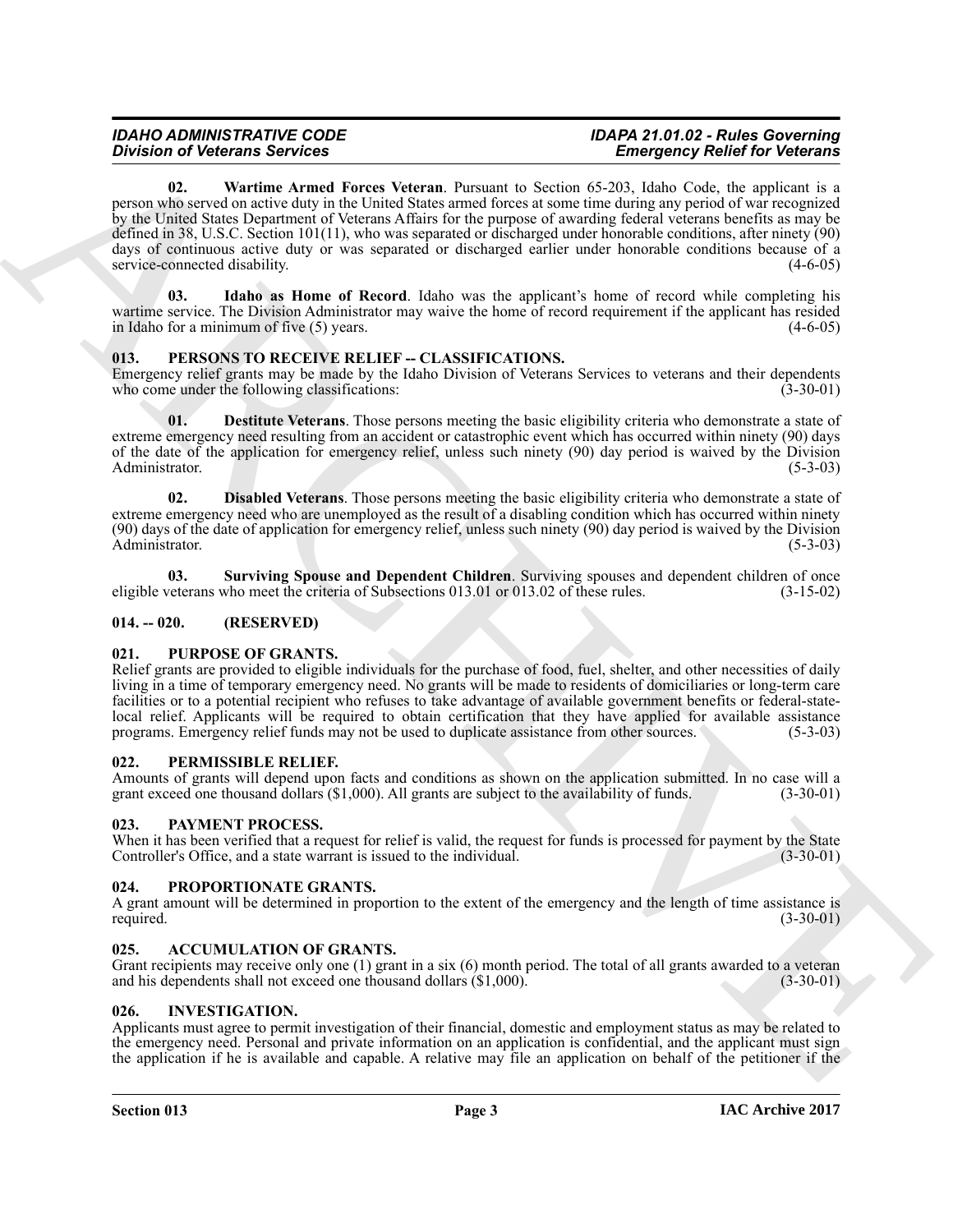#### *IDAHO ADMINISTRATIVE CODE IDAPA 21.01.02 - Rules Governing Emergency Relief for Veterans*

petitioner is not available or is unable to file the application. Each application should include a full report on the financial and home conditions pertinent to the applicant, together with recommendations of the investigator making the report. Temporary emergency or destitution must be clearly shown in the investigator's report. Incorrect or falsified information may constitute basis for denial of grant including future relief. (3-30-01)

#### <span id="page-3-2"></span><span id="page-3-0"></span>**027. VETERANS SERVICE OFFICER SUPPORT.**

Veterans service officers, whether of the counties or the recognized veterans service organizations, must have a current knowledge and understanding of United States Department of Veterans Affairs programs to adequately serve the citizens of the state in the recovery of earned veterans benefits. (3-30-01)

<span id="page-3-6"></span>**01. Training**. The Division of Veterans Services will conduct a minimum of one (1) regional training ce each year in support of the statewide service officer program. (5-3-03) conference each year in support of the statewide service officer program.

<span id="page-3-4"></span>**02. Reimbursement**. Eligible counties, service organizations, and Native American Tribes sending service officers to scheduled training sessions may apply to the Division of Veterans Services for reimbursement of travel expenses for one (1) participant. Payment will not be provided for expenses reimbursed by other sources and shall be limited to one (1) regional training conference per year. (3-20-14) shall be limited to one  $(1)$  regional training conference per year.

<span id="page-3-5"></span><span id="page-3-3"></span>**03.** Rate of Reimbursement. Reimbursement of travel expenses shall be for mileage and meals and at rate as established by the State Board of Examiners. (3-30-01) the same rate as established by the State Board of Examiners.

Division of Victorian Services in the six basis in the system of the system of the system of the system of the system of the system of the system of the system of the system of the system of the system of the system of th **04. Requests for Reimbursement**. All requests for reimbursement must be submitted from an official county service officer or from an administrative officer of a congressionally chartered veterans service organization. Requests for reimbursement shall be submitted in a format as prescribed by the Division of Veterans Services. Requests must be submitted within thirty (30) days after the conclusion of a training conference. All reimbursements are subject to the availability of funds. (5-3-03) are subject to the availability of funds.

<span id="page-3-7"></span>**05.** Validation. Request for reimbursement shall be validated by cross-referencing attendance lists vice officer training conferences. (3-30-01) from service officer training conferences.

#### <span id="page-3-1"></span>**028. -- 999. (RESERVED)**